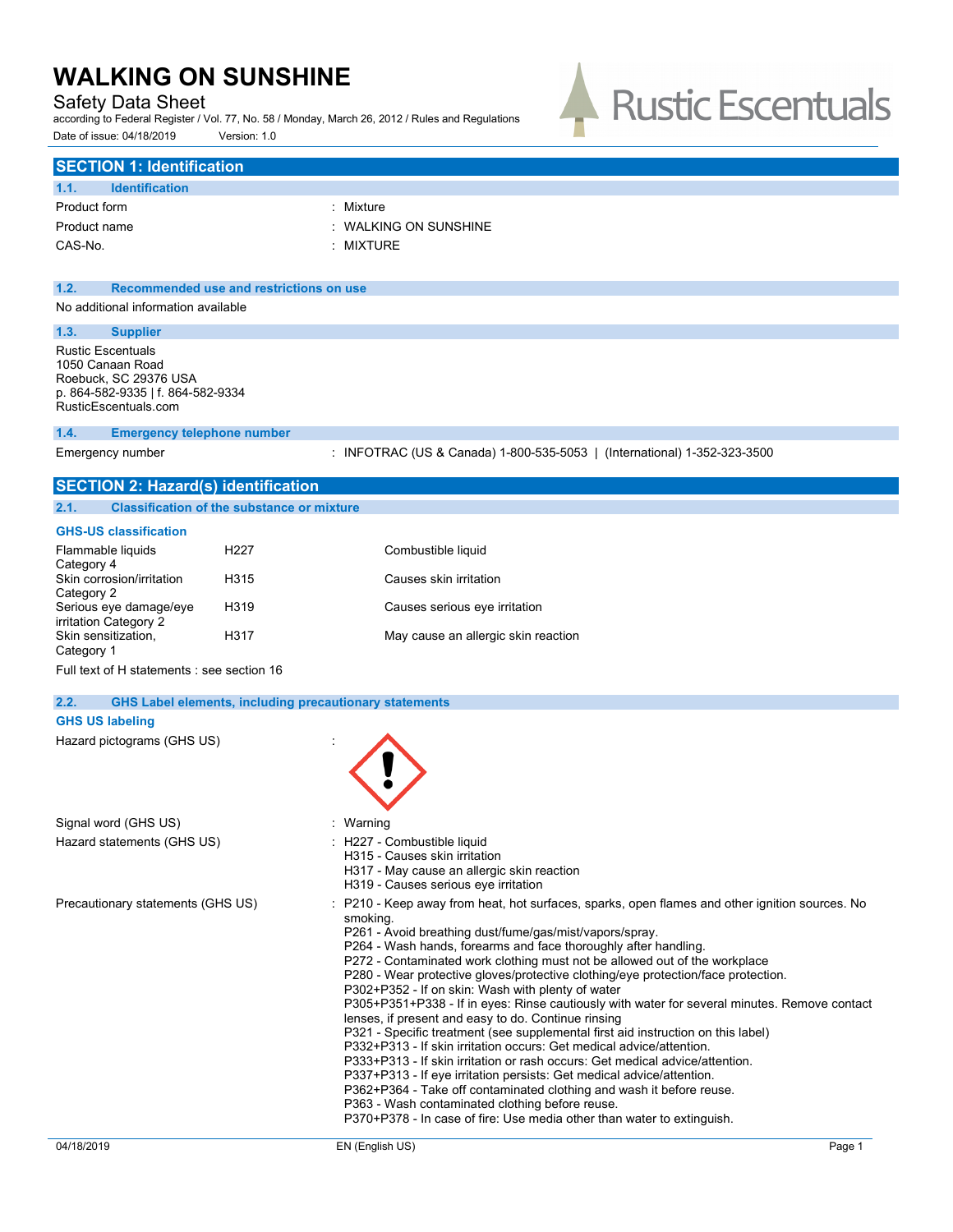# Safety Data Sheet

according to Federal Register / Vol. 77, No. 58 / Monday, March 26, 2012 / Rules and Regulations

P403+P235 - Store in a well-ventilated place. Keep cool. P501 - Dispose of contents/container to hazardous or special waste collection point, in accordance with local, regional, national and/or international regulation

### **2.3. Other hazards which do not result in classification**

### No additional information available

**2.4. Unknown acute toxicity (GHS US)**

Not applicable

## **SECTION 3: Composition/Information on ingredients**

### **3.1. Substances**

#### Not applicable

**3.2. Mixtures**

| <b>Name</b>                    | <b>Product identifier</b> | $\frac{9}{6}$ | <b>GHS-US classification</b>                                                           |
|--------------------------------|---------------------------|---------------|----------------------------------------------------------------------------------------|
| DIETHYL MALONATE               | (CAS-No.) 105-53-3        | $5 - 10$      | Flam. Lig. 4, H227<br>Eye Irrit. 2, H319                                               |
| DIHYDRO MYRCENOL               | (CAS-No.) 18479-58-8      | $5 - 10$      | Flam. Lig. 4, H227<br>Skin Irrit. 2, H315<br>Eye Irrit. 2, H319                        |
| COUMARIN                       | (CAS-No.) 91-64-5         | $1 - 5$       | Acute Tox. 3 (Oral), H301<br>Skin Sens, 1B, H317                                       |
| Linalool                       | (CAS-No.) 78-70-6         | $1 - 5$       | Flam. Lig. 4, H227<br>Skin Irrit. 2. H315<br>Eye Irrit. 2, H319<br>Skin Sens. 1B, H317 |
| <b>CYCLAMEN ALDEHYDE</b>       | (CAS-No.) 103-95-7        | $1 - 5$       | Flam. Lig. 4, H227<br>Skin Irrit. 2. H315<br>Skin Sens. 1B, H317                       |
| <b>HEXYL CINNAMIC ALDEHYDE</b> | (CAS-No.) 101-86-0        | $1 - 5$       | Skin Sens. 1B, H317                                                                    |
| <b>VANILLIN</b>                | (CAS-No.) 121-33-5        | $1 - 5$       | Eye Irrit. 2, H319                                                                     |

Full text of hazard classes and H-statements : see section 16

| <b>SECTION 4: First-aid measures</b>                                    |                                                                                                                                                                                                                               |  |
|-------------------------------------------------------------------------|-------------------------------------------------------------------------------------------------------------------------------------------------------------------------------------------------------------------------------|--|
| <b>Description of first aid measures</b><br>4.1.                        |                                                                                                                                                                                                                               |  |
| First-aid measures after inhalation                                     | : Remove person to fresh air and keep comfortable for breathing.                                                                                                                                                              |  |
| First-aid measures after skin contact                                   | : Wash skin with plenty of water. Take off contaminated clothing. If skin irritation occurs: Get<br>medical advice/attention. If skin irritation or rash occurs: Get medical advice/attention.                                |  |
| First-aid measures after eye contact                                    | : Rinse eyes with water as a precaution. Rinse cautiously with water for several minutes.<br>Remove contact lenses, if present and easy to do. Continue rinsing. If eye irritation persists:<br>Get medical advice/attention. |  |
| First-aid measures after ingestion                                      | : Call a poison center/doctor/physician if you feel unwell.                                                                                                                                                                   |  |
| 4.2.<br>Most important symptoms and effects (acute and delayed)         |                                                                                                                                                                                                                               |  |
| Symptoms/effects after skin contact                                     | : Irritation. May cause an allergic skin reaction.                                                                                                                                                                            |  |
| Symptoms/effects after eye contact                                      | $\therefore$ Eye irritation.                                                                                                                                                                                                  |  |
| 4.3.<br>Immediate medical attention and special treatment, if necessary |                                                                                                                                                                                                                               |  |
| Treat symptomatically.                                                  |                                                                                                                                                                                                                               |  |
|                                                                         |                                                                                                                                                                                                                               |  |

| <b>SECTION 5: FIFE-HUNTING MEASURES</b> |                                                                |                                                                                                                                             |  |
|-----------------------------------------|----------------------------------------------------------------|---------------------------------------------------------------------------------------------------------------------------------------------|--|
| 5.1.                                    | Suitable (and unsuitable) extinguishing media                  |                                                                                                                                             |  |
|                                         | Suitable extinguishing media                                   | : Water spray. Dry powder. Foam. Carbon dioxide.                                                                                            |  |
| 5.2.                                    | Specific hazards arising from the chemical                     |                                                                                                                                             |  |
| Fire hazard                             |                                                                | : Combustible liquid.                                                                                                                       |  |
| 5.3.                                    | Special protective equipment and precautions for fire-fighters |                                                                                                                                             |  |
|                                         | Protection during firefighting                                 | : Do not attempt to take action without suitable protective equipment. Self-contained breathing<br>apparatus. Complete protective clothing. |  |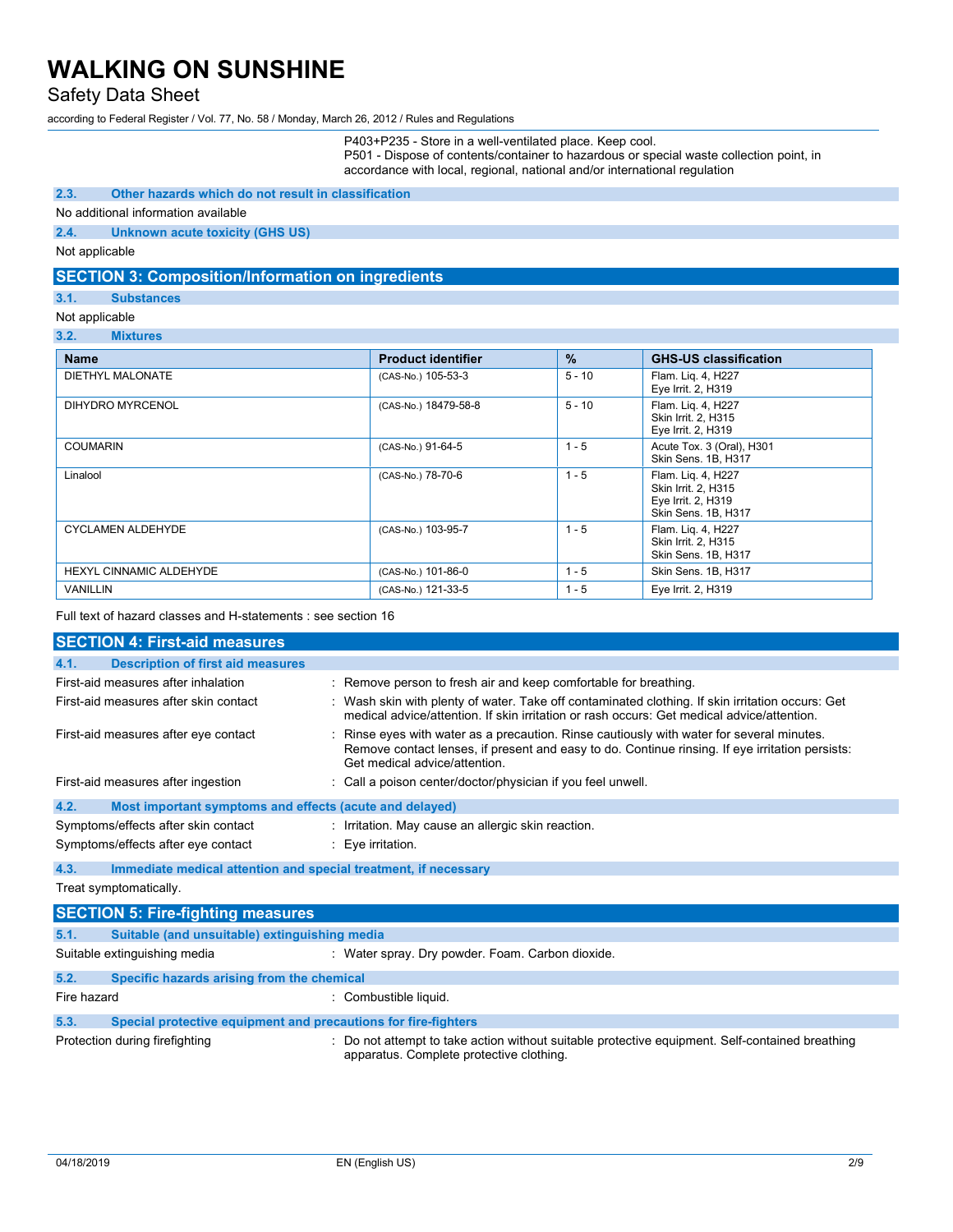# Safety Data Sheet

according to Federal Register / Vol. 77, No. 58 / Monday, March 26, 2012 / Rules and Regulations

|                                    | <b>SECTION 6: Accidental release measures</b>                       |                                                                                                                                                                                                                                                                            |  |
|------------------------------------|---------------------------------------------------------------------|----------------------------------------------------------------------------------------------------------------------------------------------------------------------------------------------------------------------------------------------------------------------------|--|
| 6.1.                               | Personal precautions, protective equipment and emergency procedures |                                                                                                                                                                                                                                                                            |  |
| 6.1.1.                             | For non-emergency personnel                                         |                                                                                                                                                                                                                                                                            |  |
|                                    | Emergency procedures                                                | : Ventilate spillage area. No open flames, no sparks, and no smoking. Avoid contact with skin<br>and eyes. Avoid breathing dust/fume/gas/mist/vapors/spray.                                                                                                                |  |
| 6.1.2.                             | For emergency responders                                            |                                                                                                                                                                                                                                                                            |  |
|                                    | Protective equipment                                                | Do not attempt to take action without suitable protective equipment. For further information<br>refer to section 8: "Exposure controls/personal protection".                                                                                                               |  |
| 6.2.                               | <b>Environmental precautions</b>                                    |                                                                                                                                                                                                                                                                            |  |
|                                    | Avoid release to the environment.                                   |                                                                                                                                                                                                                                                                            |  |
| 6.3.                               | Methods and material for containment and cleaning up                |                                                                                                                                                                                                                                                                            |  |
|                                    | Methods for cleaning up                                             | Take up liquid spill into absorbent material. Notify authorities if product enters sewers or public<br>waters.                                                                                                                                                             |  |
|                                    | Other information                                                   | Dispose of materials or solid residues at an authorized site.                                                                                                                                                                                                              |  |
| 6.4.                               | <b>Reference to other sections</b>                                  |                                                                                                                                                                                                                                                                            |  |
|                                    | For further information refer to section 13.                        |                                                                                                                                                                                                                                                                            |  |
|                                    | <b>SECTION 7: Handling and storage</b>                              |                                                                                                                                                                                                                                                                            |  |
| 7.1.                               | <b>Precautions for safe handling</b>                                |                                                                                                                                                                                                                                                                            |  |
|                                    | Precautions for safe handling                                       | : Ensure good ventilation of the work station. Keep away from heat, hot surfaces, sparks, open<br>flames and other ignition sources. No smoking. Wear personal protective equipment. Avoid<br>contact with skin and eyes. Avoid breathing dust/fume/gas/mist/vapors/spray. |  |
|                                    | Hygiene measures                                                    | Wash contaminated clothing before reuse. Contaminated work clothing should not be allowed<br>out of the workplace. Do not eat, drink or smoke when using this product. Always wash hands<br>after handling the product.                                                    |  |
| 7.2.                               | Conditions for safe storage, including any incompatibilities        |                                                                                                                                                                                                                                                                            |  |
|                                    | Storage conditions                                                  | : Store in a well-ventilated place. Keep cool.                                                                                                                                                                                                                             |  |
|                                    | <b>SECTION 8: Exposure controls/personal protection</b>             |                                                                                                                                                                                                                                                                            |  |
| 8.1.                               | <b>Control parameters</b>                                           |                                                                                                                                                                                                                                                                            |  |
|                                    | <b>COUMARIN (91-64-5)</b>                                           |                                                                                                                                                                                                                                                                            |  |
|                                    | Not applicable                                                      |                                                                                                                                                                                                                                                                            |  |
|                                    | <b>CYCLAMEN ALDEHYDE (103-95-7)</b>                                 |                                                                                                                                                                                                                                                                            |  |
|                                    | Not applicable                                                      |                                                                                                                                                                                                                                                                            |  |
|                                    | DIETHYL MALONATE (105-53-3)                                         |                                                                                                                                                                                                                                                                            |  |
| Not applicable                     |                                                                     |                                                                                                                                                                                                                                                                            |  |
| DIHYDRO MYRCENOL (18479-58-8)      |                                                                     |                                                                                                                                                                                                                                                                            |  |
| Not applicable                     |                                                                     |                                                                                                                                                                                                                                                                            |  |
| HEXYL CINNAMIC ALDEHYDE (101-86-0) |                                                                     |                                                                                                                                                                                                                                                                            |  |
| Not applicable                     |                                                                     |                                                                                                                                                                                                                                                                            |  |
| Linalool (78-70-6)                 |                                                                     |                                                                                                                                                                                                                                                                            |  |
|                                    | Not applicable                                                      |                                                                                                                                                                                                                                                                            |  |
|                                    | <b>VANILLIN (121-33-5)</b>                                          |                                                                                                                                                                                                                                                                            |  |
|                                    | Not applicable                                                      |                                                                                                                                                                                                                                                                            |  |

## **8.2. Appropriate engineering controls**

Appropriate engineering controls : Ensure good ventilation of the work station.

- Environmental exposure controls : Avoid release to the environment.
- 

## **8.3. Individual protection measures/Personal protective equipment**

#### **Hand protection:**

Protective gloves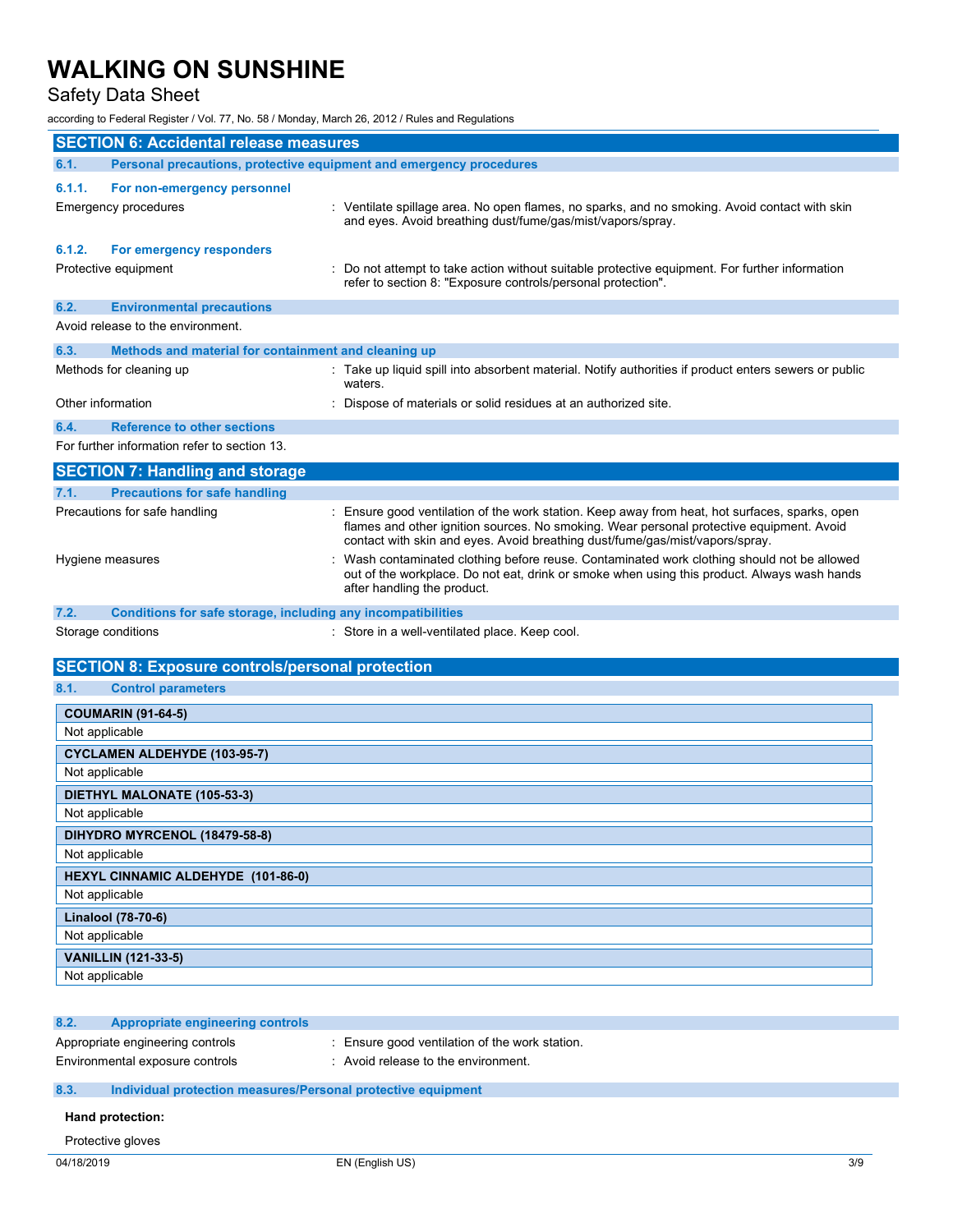# Safety Data Sheet

according to Federal Register / Vol. 77, No. 58 / Monday, March 26, 2012 / Rules and Regulations

### **Eye protection:**

Safety glasses

### **Skin and body protection:**

Wear suitable protective clothing

### **Respiratory protection:**

In case of insufficient ventilation, wear suitable respiratory equipment

| <b>SECTION 9: Physical and chemical properties</b>            |                                                                                                                                                                                                                                                                                                                                                                  |  |  |
|---------------------------------------------------------------|------------------------------------------------------------------------------------------------------------------------------------------------------------------------------------------------------------------------------------------------------------------------------------------------------------------------------------------------------------------|--|--|
| 9.1.<br>Information on basic physical and chemical properties |                                                                                                                                                                                                                                                                                                                                                                  |  |  |
| Physical state                                                | : Liquid                                                                                                                                                                                                                                                                                                                                                         |  |  |
| Color                                                         | : Mixture contains one or more component(s) which have the following colour(s):<br>Colourless to light yellow Colourless White On exposure to light: yellow Colourless to light<br>amber White to off-white White to light yellow On exposure to light: discolours                                                                                               |  |  |
| Odor                                                          | There may be no odour warning properties, odour is subjective and inadequate to warn of<br>overexposure.<br>Mixture contains one or more component(s) which have the following odour:<br>Fruity odour Strong odour Characteristic odour Almost odourless Phenol odour Pleasant odour<br>Floral odour Lemon odour Aromatic odour Mild odour Sweet odour Odourless |  |  |
| Odor threshold                                                | : No data available                                                                                                                                                                                                                                                                                                                                              |  |  |
| рH                                                            | : No data available                                                                                                                                                                                                                                                                                                                                              |  |  |
| Melting point                                                 | : Not applicable                                                                                                                                                                                                                                                                                                                                                 |  |  |
| Freezing point                                                | No data available                                                                                                                                                                                                                                                                                                                                                |  |  |
| Boiling point                                                 | : No data available                                                                                                                                                                                                                                                                                                                                              |  |  |
| Flash point                                                   | : 92.9 (≥ 0) °C                                                                                                                                                                                                                                                                                                                                                  |  |  |
| Relative evaporation rate (butyl acetate=1)                   | : No data available                                                                                                                                                                                                                                                                                                                                              |  |  |
| Flammability (solid, gas)                                     | Not applicable.                                                                                                                                                                                                                                                                                                                                                  |  |  |
| Vapor pressure                                                | : No data available                                                                                                                                                                                                                                                                                                                                              |  |  |
| Relative vapor density at 20 °C                               | : No data available                                                                                                                                                                                                                                                                                                                                              |  |  |
| Relative density                                              | : No data available                                                                                                                                                                                                                                                                                                                                              |  |  |
| Solubility                                                    | : No data available                                                                                                                                                                                                                                                                                                                                              |  |  |
| Log Pow                                                       | : No data available                                                                                                                                                                                                                                                                                                                                              |  |  |
| Auto-ignition temperature                                     | : No data available                                                                                                                                                                                                                                                                                                                                              |  |  |
| Decomposition temperature                                     | : No data available                                                                                                                                                                                                                                                                                                                                              |  |  |
| Viscosity, kinematic                                          | : No data available                                                                                                                                                                                                                                                                                                                                              |  |  |
| Viscosity, dynamic                                            | : No data available                                                                                                                                                                                                                                                                                                                                              |  |  |
| <b>Explosion limits</b>                                       | : No data available                                                                                                                                                                                                                                                                                                                                              |  |  |
| <b>Explosive properties</b>                                   | : No data available                                                                                                                                                                                                                                                                                                                                              |  |  |
| Oxidizing properties                                          | : No data available                                                                                                                                                                                                                                                                                                                                              |  |  |

### **9.2. Other information**

No additional information available

### **10.1. Reactivity**

The product is non-reactive under normal conditions of use, storage and transport.

## **10.2. Chemical stability**

Stable under normal conditions.

**10.3. Possibility of hazardous reactions**

No dangerous reactions known under normal conditions of use.

## **10.4. Conditions to avoid**

Avoid contact with hot surfaces. Heat. No flames, no sparks. Eliminate all sources of ignition.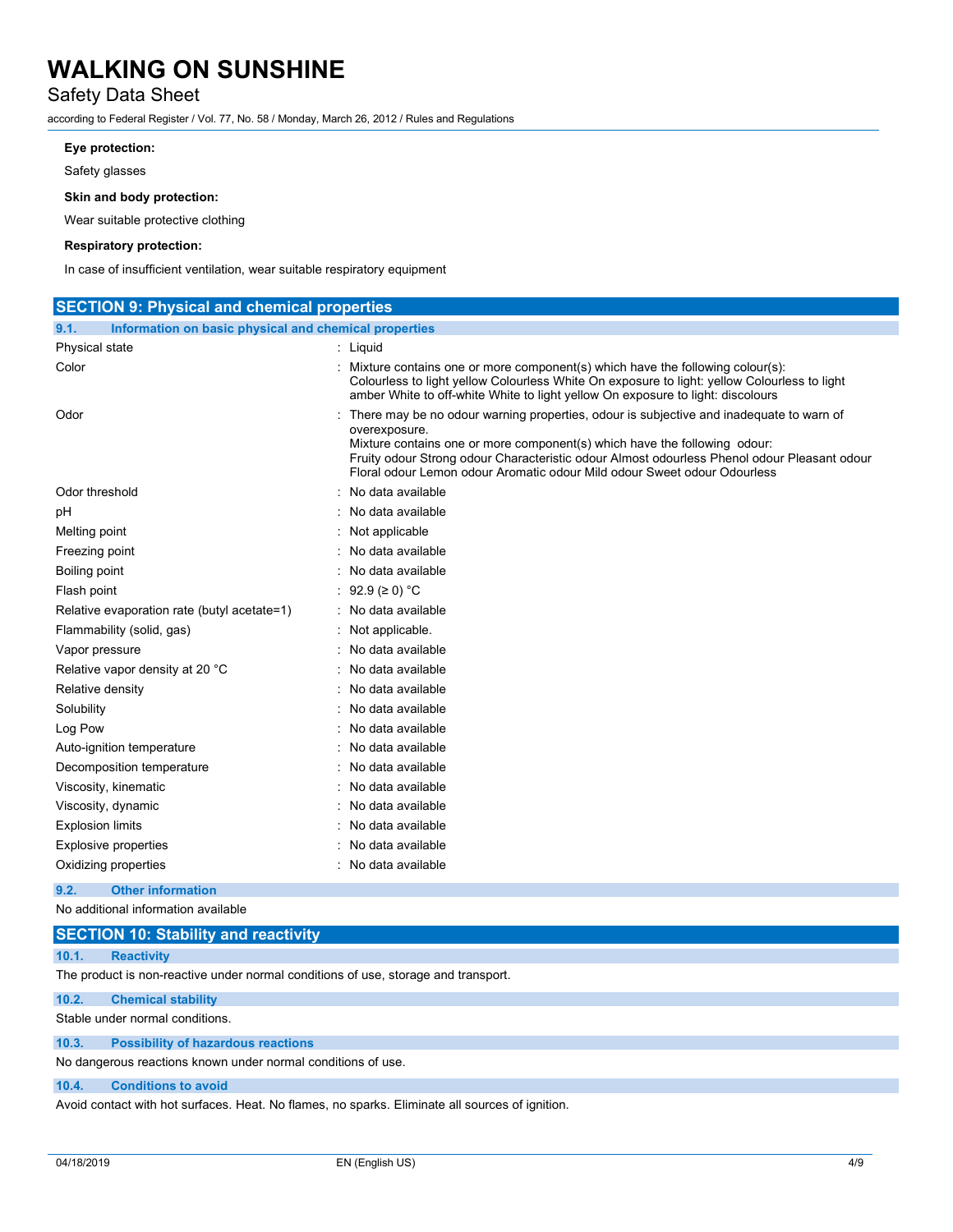# Safety Data Sheet

according to Federal Register / Vol. 77, No. 58 / Monday, March 26, 2012 / Rules and Regulations

# **10.5. Incompatible materials**

### No additional information available

### **10.6. Hazardous decomposition products**

Under normal conditions of storage and use, hazardous decomposition products should not be produced.

| <b>SECTION 11: Toxicological information</b>  |                                        |  |  |
|-----------------------------------------------|----------------------------------------|--|--|
| 11.1.<br>Information on toxicological effects |                                        |  |  |
| Acute toxicity (oral)                         | : Not classified                       |  |  |
| Acute toxicity (dermal)                       | : Not classified                       |  |  |
| Acute toxicity (inhalation)                   | : Not classified                       |  |  |
|                                               |                                        |  |  |
| Skin corrosion/irritation                     | : Causes skin irritation.              |  |  |
| Serious eye damage/irritation                 | : Causes serious eve irritation.       |  |  |
| Respiratory or skin sensitization             | : May cause an allergic skin reaction. |  |  |
| Germ cell mutagenicity                        | : Not classified                       |  |  |
| Carcinogenicity                               | : Not classified                       |  |  |

| <b>COUMARIN (91-64-5)</b>                        |                                                    |  |
|--------------------------------------------------|----------------------------------------------------|--|
| IARC group                                       | 3 - Not classifiable                               |  |
|                                                  |                                                    |  |
| Reproductive toxicity                            | : Not classified                                   |  |
| Specific target organ toxicity – single exposure | : Not classified                                   |  |
|                                                  |                                                    |  |
| Specific target organ toxicity – repeated        | : Not classified                                   |  |
| exposure                                         |                                                    |  |
|                                                  |                                                    |  |
| Aspiration hazard                                | : Not classified                                   |  |
|                                                  |                                                    |  |
| Viscosity, kinematic                             | : No data available                                |  |
| Symptoms/effects after skin contact              | : Irritation. May cause an allergic skin reaction. |  |
| Symptoms/effects after eye contact               | : Eye irritation.                                  |  |

| <b>SECTION 12: Ecological information</b> |                                                                                                                           |  |  |
|-------------------------------------------|---------------------------------------------------------------------------------------------------------------------------|--|--|
| 12.1.<br><b>Toxicity</b>                  |                                                                                                                           |  |  |
| Ecology - general                         | : The product is not considered harmful to aguatic organisms or to cause long-term adverse<br>effects in the environment. |  |  |
| <b>COUMARIN (91-64-5)</b>                 |                                                                                                                           |  |  |
| LC50 fish 1                               | 2.94 mg/l (96 h, Pisces, QSAR)                                                                                            |  |  |
| EC50 Daphnia 1                            | 24.3 - 36.9 mg/l (48 h, Daphnia magna, Static system, Fresh water, Experimental value, GLP)                               |  |  |
| DIETHYL MALONATE (105-53-3)               |                                                                                                                           |  |  |
| LC50 fish 1                               | 11.8 mg/l (96 h, Pimephales promelas)                                                                                     |  |  |
| EC50 Daphnia 1                            | 202.3 mg/l (48 h, Daphnia magna, Static system)                                                                           |  |  |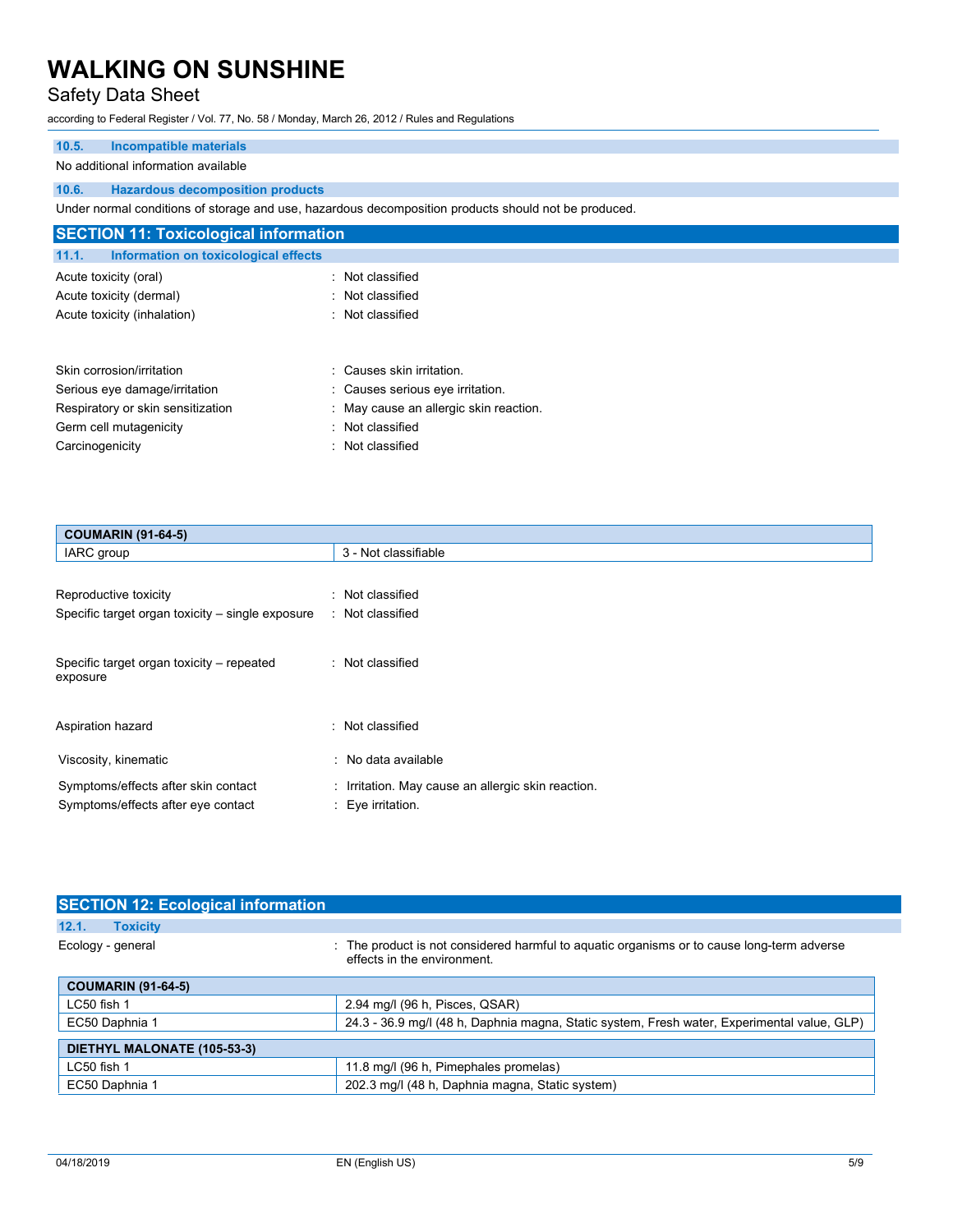Safety Data Sheet

according to Federal Register / Vol. 77, No. 58 / Monday, March 26, 2012 / Rules and Regulations

| Linalool (78-70-6)         |                                                                                                                                                  |  |
|----------------------------|--------------------------------------------------------------------------------------------------------------------------------------------------|--|
| $LC50$ fish 1              | 27.8 mg/l (OECD 203: Fish, Acute Toxicity Test, 96 h, Oncorhynchus mykiss, Static system,<br>Fresh water, Experimental value, GLP)               |  |
| EC50 Daphnia 1             | 59 mg/l (OECD 202: Daphnia sp. Acute Immobilisation Test, 48 h, Daphnia magna, Static<br>system, Fresh water, Experimental value, GLP)           |  |
| ErC50 (algae)              | 156.7 mg/l (DIN 38412-9, 96 h, Desmodesmus subspicatus, Static system, Fresh water,<br>Experimental value, Nominal concentration)                |  |
| <b>VANILLIN (121-33-5)</b> |                                                                                                                                                  |  |
| $LC50$ fish 1              | 57 mg/l (Equivalent or similar to OECD 203, 96 h, Pimephales promelas, Flow-through<br>system, Fresh water, Experimental value)                  |  |
| EC50 Daphnia 1             | 36.79 mg/l (OECD 202: Daphnia sp. Acute Immobilisation Test, 48 h, Daphnia magna, Static<br>system, Fresh water, Experimental value, GLP)        |  |
| ErC50 (algae)              | 120 mg/l (OECD 201: Alga, Growth Inhibition Test, 72 h, Pseudokirchneriella subcapitata,<br>Static system, Fresh water, Experimental value, GLP) |  |

# **12.2. Persistence and degradability**

| <b>COUMARIN (91-64-5)</b>           |                                               |  |
|-------------------------------------|-----------------------------------------------|--|
| Persistence and degradability       | Readily biodegradable in water.               |  |
| <b>CYCLAMEN ALDEHYDE (103-95-7)</b> |                                               |  |
| Persistence and degradability       | Biodegradability in water: no data available. |  |
| DIETHYL MALONATE (105-53-3)         |                                               |  |
| Persistence and degradability       | Readily biodegradable in water.               |  |
| DIHYDRO MYRCENOL (18479-58-8)       |                                               |  |
| Persistence and degradability       | Biodegradability in water: no data available. |  |
| Linalool (78-70-6)                  |                                               |  |
| Persistence and degradability       | Readily biodegradable in water.               |  |
| <b>VANILLIN (121-33-5)</b>          |                                               |  |
| Persistence and degradability       | Readily biodegradable in water.               |  |

# **12.3. Bioaccumulative potential**

| <b>COUMARIN (91-64-5)</b>           |                                                                                                            |  |
|-------------------------------------|------------------------------------------------------------------------------------------------------------|--|
| Log Pow                             | 1.39 (QSAR, 25 °C)                                                                                         |  |
| Bioaccumulative potential           | Low potential for bioaccumulation (Log Kow $\leq$ 4).                                                      |  |
| <b>CYCLAMEN ALDEHYDE (103-95-7)</b> |                                                                                                            |  |
| Log Kow                             | $\approx$ 3.91                                                                                             |  |
| Bioaccumulative potential           | No bioaccumulation data available.                                                                         |  |
| DIETHYL MALONATE (105-53-3)         |                                                                                                            |  |
| Log Pow                             | 0.96                                                                                                       |  |
| Bioaccumulative potential           | Low potential for bioaccumulation (Log Kow $<$ 4).                                                         |  |
| DIHYDRO MYRCENOL (18479-58-8)       |                                                                                                            |  |
| Log Pow                             | 3.47 (Estimated value)                                                                                     |  |
| Bioaccumulative potential           | Low potential for bioaccumulation (Log Kow $\leq$ 4).                                                      |  |
| Linalool (78-70-6)                  |                                                                                                            |  |
| Log Pow                             | 2.84 (Experimental value, Equivalent or similar to OECD 107, 25 °C)                                        |  |
| Bioaccumulative potential           | Low potential for bioaccumulation (Log Kow $\leq$ 4).                                                      |  |
| <b>VANILLIN</b> (121-33-5)          |                                                                                                            |  |
| Log Pow                             | 1.17 (Experimental value, OECD 107: Partition Coefficient (n-octanol/water): Shake Flask<br>Method, 25 °C) |  |
| Bioaccumulative potential           | Low potential for bioaccumulation (Log Kow $\leq$ 4).                                                      |  |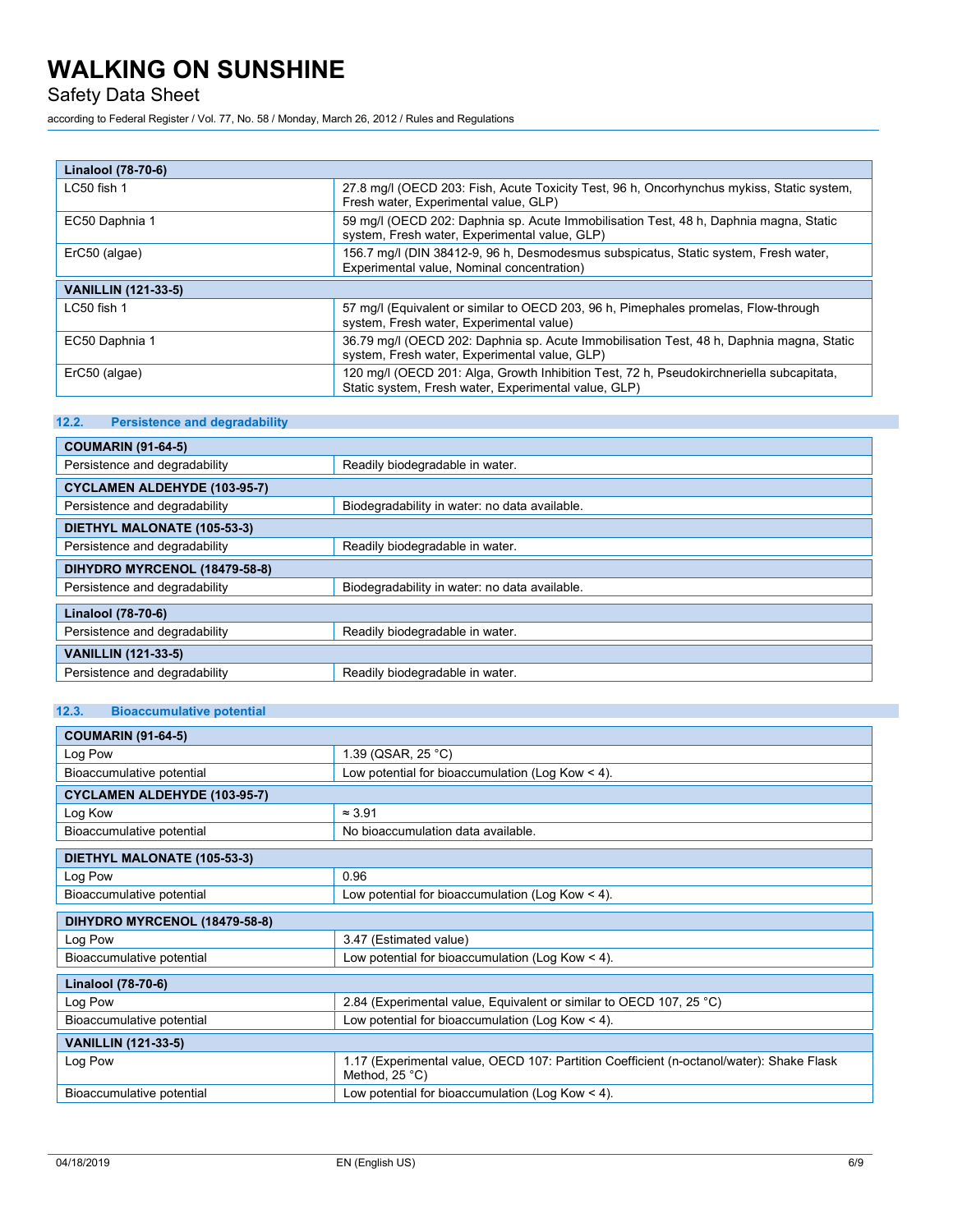Safety Data Sheet

according to Federal Register / Vol. 77, No. 58 / Monday, March 26, 2012 / Rules and Regulations

### **12.4. Mobility in soil**

| <b>COUMARIN (91-64-5)</b>     |                                                                                          |  |
|-------------------------------|------------------------------------------------------------------------------------------|--|
| Log Koc                       | 1.63 (log Koc, QSAR)                                                                     |  |
| Ecology - soil                | Highly mobile in soil.                                                                   |  |
| DIETHYL MALONATE (105-53-3)   |                                                                                          |  |
| Ecology - soil                | May be harmful to plant growth, blooming and fruit formation.                            |  |
| DIHYDRO MYRCENOL (18479-58-8) |                                                                                          |  |
| Ecology - soil                | No (test) data on mobility of the substance available.                                   |  |
| Linalool (78-70-6)            |                                                                                          |  |
| Surface tension               | 8.3 mN/m (20 °C, ISO 9101: Surface active agents - Determination of interfacial tension) |  |
| Ecology - soil                | No (test)data on mobility of the substance available.                                    |  |
| <b>VANILLIN (121-33-5)</b>    |                                                                                          |  |
| Log Koc                       | 3.438 (log Koc, Experimental value)                                                      |  |
| Ecology - soil                | Low potential for mobility in soil.                                                      |  |

#### **12.5. Other adverse effects** No additional information available

## **SECTION 13: Disposal considerations**

**13.1. Disposal methods**

Waste treatment methods : Dispose of contents/container in accordance with licensed collector's sorting instructions.

# **SECTION 14: Transport information**

### **Department of Transportation (DOT)**

In accordance with DOT

Not regulated

**Transportation of Dangerous Goods**

Not applicable

### **Transport by sea**

Not applicable

### **Air transport**

Not applicable

**SECTION 15: Regulatory information**

**15.1. US Federal regulations**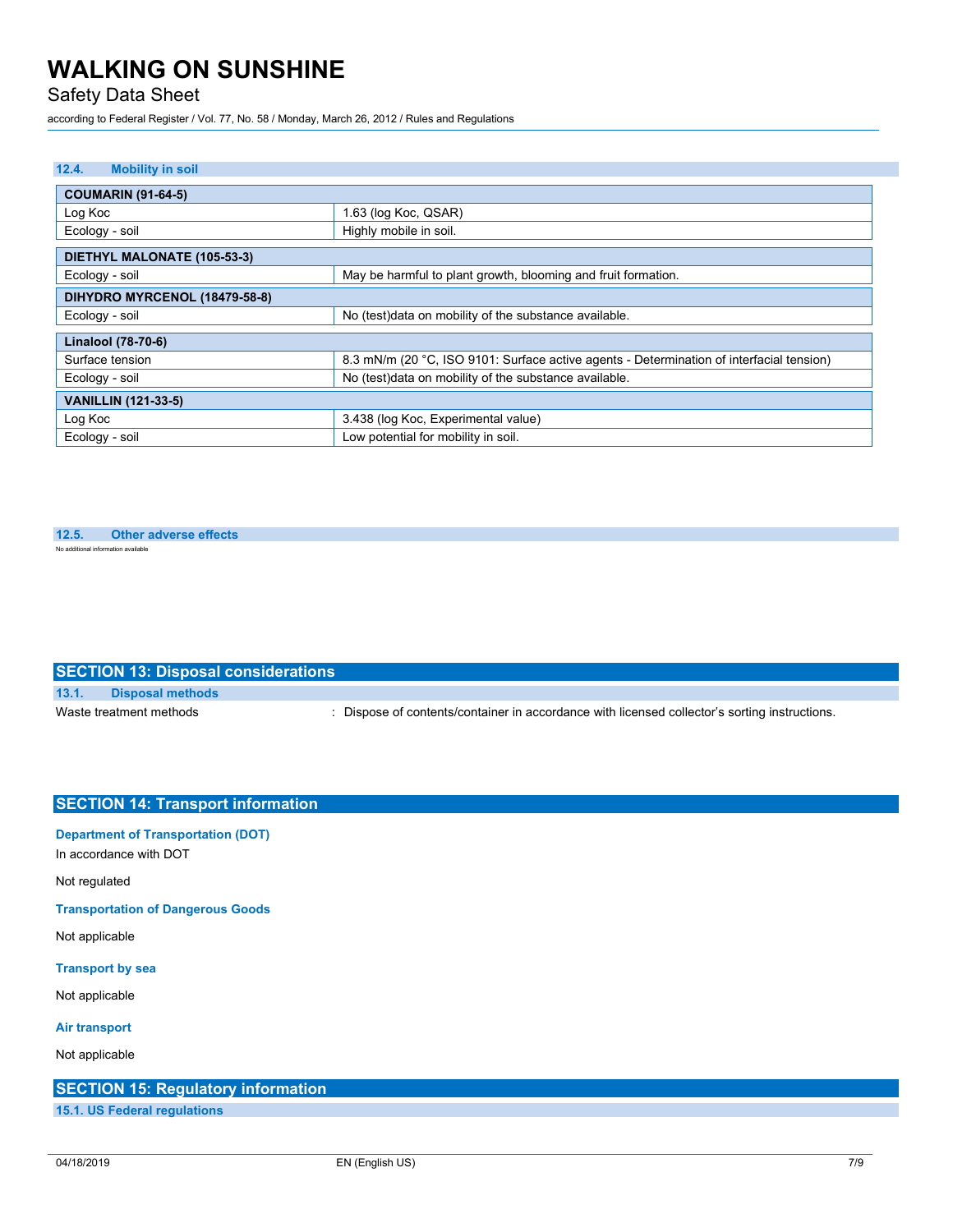# Safety Data Sheet

according to Federal Register / Vol. 77, No. 58 / Monday, March 26, 2012 / Rules and Regulations

All components of this product are listed, or excluded from listing, on the United States Environmental Protection Agency Toxic Substances Control Act (TSCA) inventory

This product or mixture is not known to contain a toxic chemical or chemicals in excess of the applicable de minimis concentration as specified in 40 CFR §372.38(a) subject to the reporting requirements of section 313 of Title III of the Superfund Amendments and Reauthorization Act of 1986 and 40 CFR Part 372.

#### **15.2. International regulations**

### **CANADA**

**EU-Regulations** No additional information available

#### **National regulations**

No additional information available

## **15.3. US State regulations**

California Proposition 65 - This product does not contain any substances known to the state of California to cause cancer, developmental and/or reproductive harm

### **SECTION 16: Other information**

according to Federal Register / Vol. 77, No. 58 / Monday, March 26, 2012 / Rules and Regulations

#### Full text of H-phrases:

| H <sub>227</sub> | Combustible liquid                  |
|------------------|-------------------------------------|
| H301             | Toxic if swallowed                  |
| H315             | Causes skin irritation              |
| H317             | May cause an allergic skin reaction |
| H319             | Causes serious eye irritation       |

### SDS US (GHS HazCom 2012)